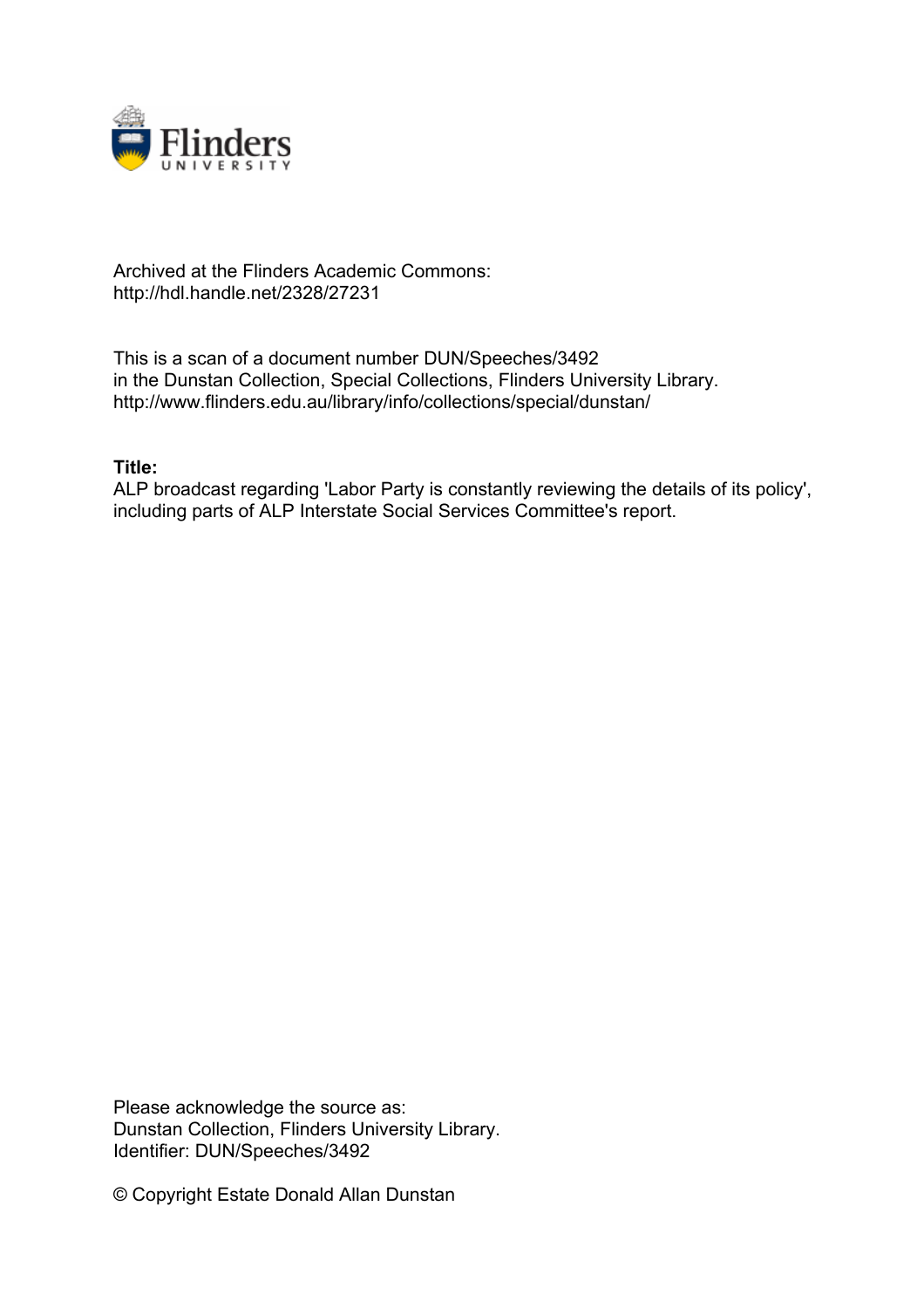## **5KA 12/12/60.**

3492

## **A.L.P. BROADCAST PRESENTED BY DON DUNSTAN KEMBBR FOR NORWOOD**

Good Evning.

**I am sorry some listeners were disappointed last Monday night that there was no broadcast in this aeries. Unfortunately, I was**  away interstate on Labor party business, and arrangements for someon **else to broadcast in my place broke down.** 

**As I have tcld you previously on this program the Labor Party**  is constantly reviewing the details of its policy and has establishe **a series of standing coioaitteea whose duty is to inform the Federal Conference of the Labor Party on various aspects of policy. The A.L.P. has in consequence already adopted the far-reaching health program which I outlined to you a few weeks ago.** 

**Currently, the AIL.P. is examining general pensions and social service benefits policy. While certain recommended proposals will not become official Labor policy until Federal Conference indorses the various reports due to be present to it next April, the outlines of a just policy are clear.** 

**To give Social Service benefits in proportion to those given by the last Federal Labor Government and to clear up certain glaring anomalies, the following policies are desirable:-**

- **(1) By extension of the present supplementary (rental)**  allowance. Where the maximum is now 10/- a week, we **would suggest 30/- a week. Where the conditions are now so rigid as to shut out many pensioners in urgent need of this assistance, we would recommend a liberalising of these conditions.**
- **(2)** *By* **establishing a system of supplementary benefits to be paid either permanently or for a particular period or for a special purpose to a social service recipient who could demonstrate a special state of need. (For example, an invalid pensioner living alone might need help to purchase a new mattress).**

**Basic Pension: (Age and Invalid). With the basic wage (six capital cities (as an index, to be fixed at an amount equal to £5/5/- in December, 1959, and thereafter to be varied in accordance with change in this basic wage.**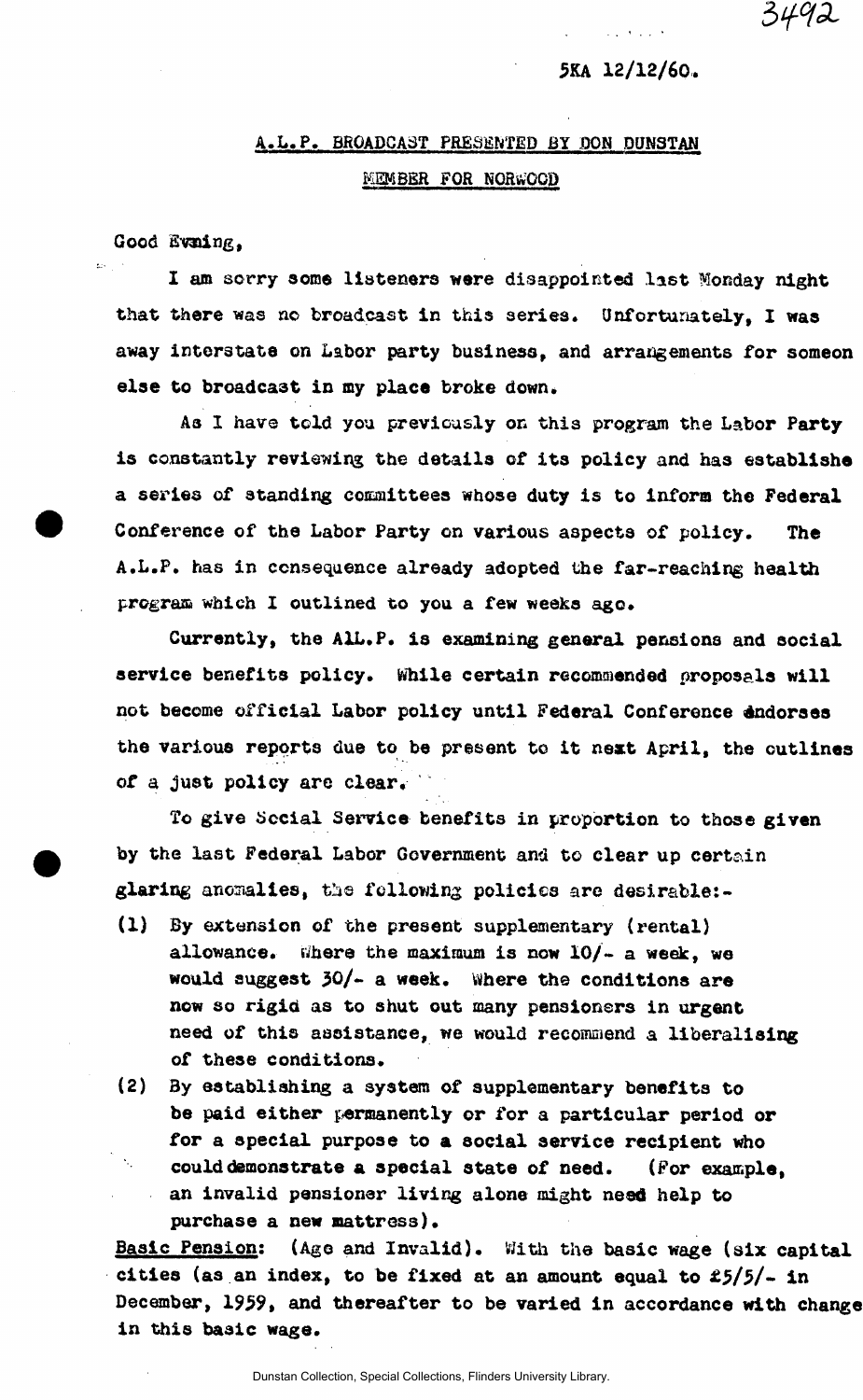**National Supplementary Assistance: Rental allowance up to 30/- a week. Special payments for special needs.** 

**Dependant Wlfe<sup>t</sup>s Allowance: (Invalid Pensioner) to be increased from 35/- a week to the amount recived by a °B<sup>n</sup> class widow. (Failure to adjust this allowance has long been a glaring anomaly and the Impossibility of a couple living on one invalid pension plus 35/- needs no argument).** 

**Child Endowment: We recommend that the proposals in the 1958 Policy Speech be repeated after taking into account increased living costs since then using the basic wage as the index. The 1958 proposals were first child 10/- instead of 5/- Second child 17/6 a week instead of 10/-1 additional children 20/- a week, instead of 10/-, After taking into account c.o.l.**  increases round figures should again be used.

**Maternity Allowance: Repeat 1958 proposal namely, "Labor will double the Maternity Allowance to reach £30 for the first child, rising to £55 for the fourth and subsequent children." (Note present rates were fixed by the Curtin Government in 1943). Funeral Benefit: Increase from £10 to £30. {Note, the present**  rate was fixed by the Curtin Government in 1943). The Committee **unsuccessfully considered how to ensure that the pensioner's relative received the benefit, not. the undertaker through increased charges.** 

**Unemployment & Sickness Benefit: fiecomaend increase for adult to £4 a week (now £5/5/-) for spouse Jfc£2/l0/-£now (£2/7/6) and for each dependent child 10/- (now paid for first child only). Corresponding increases in benefits for minors unemployed or ill. (Note, the Curtin Government introduced these benefits in 1944 and in 1952 the Mensias Government doubled the rates, since when there has been no change until recently when the rates were further increased to the amounts shown above.** 

**Widows' Pensions: All "A" class widows who are soley engaged in the care of their children, and not in outside employment, to receive a domestic allowance as do War Widows now. <sup>u</sup>A <sup>n</sup> class widows are these with one or more dependant children under the age of 16 years. The domestic allowance for War widows is £3 a week. Appeals Tribunal: We recommend that applicants for social service benefits have the right of going before an Appeals Tribunal. An applicant for invalid pension may wish to contest the medical evidence, for example, or an applicant for age pension the valuation placed on his property.** 

**Now is is always said, whenever Labor proposes specific increases in the amounts of social service payments - Where's the money coming from?**